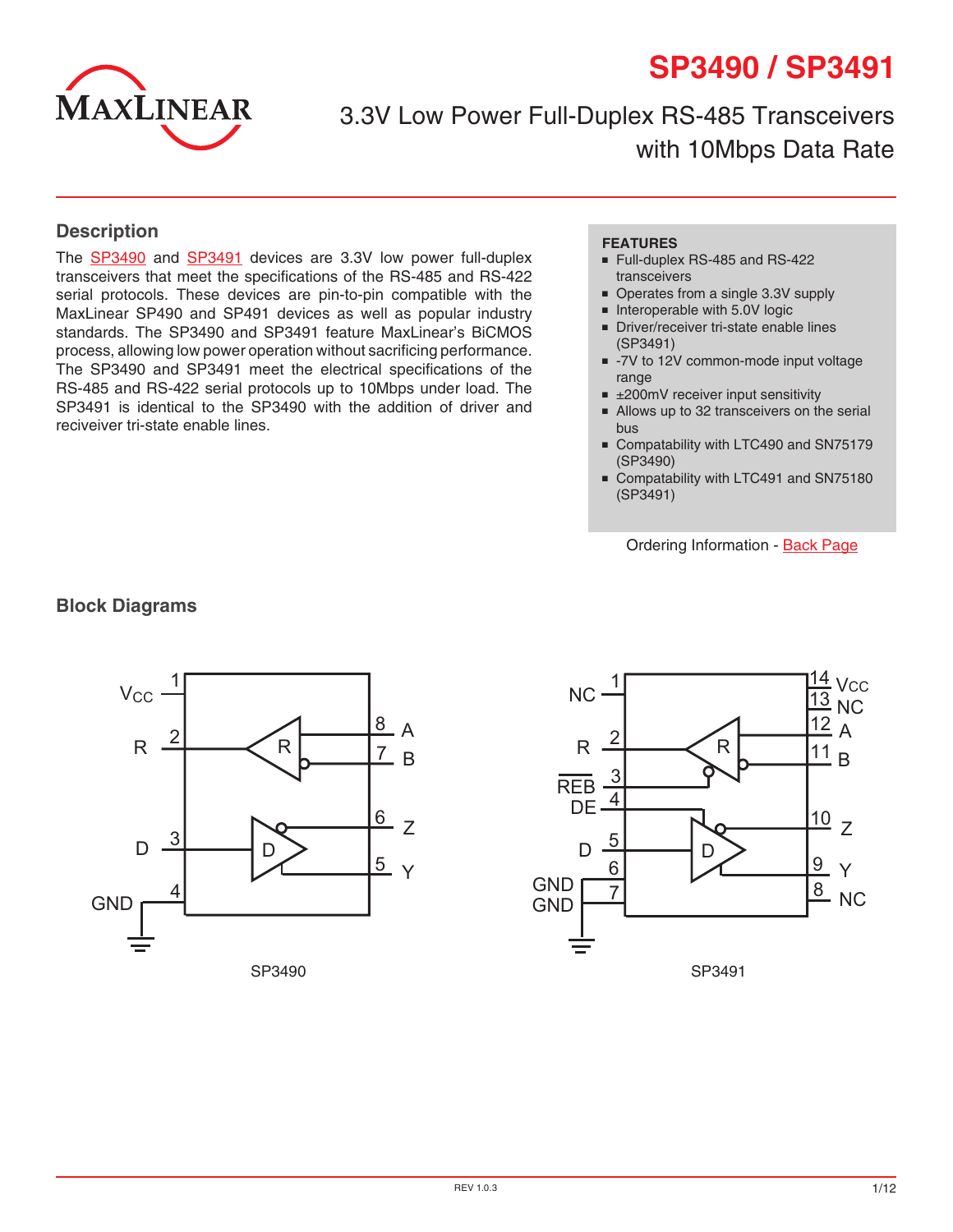### **Absolute Maximum Ratings**

These are stress ratings only and functional operation of the device at these ratings or any other above those indicated in the operation sections of the specifications below is not implied. Exposure to absolute maximum rating conditions for extended periods of time may affect reliability.

| Input Voltages           |                                                         |  |
|--------------------------|---------------------------------------------------------|--|
|                          |                                                         |  |
|                          |                                                         |  |
|                          |                                                         |  |
| <b>Output Voltages</b>   |                                                         |  |
|                          |                                                         |  |
|                          |                                                         |  |
|                          |                                                         |  |
|                          | Maximum Junction Temperature, T <sub>J</sub> 125°C      |  |
| <b>Power Dissipation</b> |                                                         |  |
|                          |                                                         |  |
|                          | (derate 6.90mW/ $\degree$ C above +70 $\degree$ C)      |  |
|                          |                                                         |  |
|                          | (derate $8.33$ mW/ $^{\circ}$ C above +70 $^{\circ}$ C) |  |

## **Operating Conditions**

| Package Power Dissipation |  |
|---------------------------|--|
|                           |  |
|                           |  |

### **ESD Rating**

|--|--|



CAUTION:<br>
ESD (ElectroStatic Discharge) sensitive<br>
device. Permanent damage may occur on<br>
anconnected devices subject to high energy<br>
electrostatic fields. Unused devices must be<br>
stored in conductive foam or shutts.<br>
Demo soee in conductive ideal property grounded prior<br>to handling this device. The protective foam<br>should be discharged to the destination<br>socket before devices are removed.

# **Electrical Characteristics**

 $T_{AMB}$  =  $T_{MIN}$  to  $T_{MAX}$  and  $V_{CC}$  = 3.3V  $\pm$ 5% unless otherwise noted.

| <b>PARAMETERS</b>                                                                        | MIN.           | TYP. | MAX.       | <b>UNITS</b> | <b>CONDITIONS</b>                            |  |  |  |
|------------------------------------------------------------------------------------------|----------------|------|------------|--------------|----------------------------------------------|--|--|--|
| <b>SP3490 Driver DC Characteristics</b>                                                  |                |      |            |              |                                              |  |  |  |
| Differential output voltage                                                              |                |      | <b>Vcc</b> | $\vee$       | Unloaded; $R = \infty \Omega$ ; Figure 1     |  |  |  |
| Differential output voltage                                                              | $\overline{2}$ |      | <b>Vcc</b> | $\vee$       | With load; $R = 50\Omega$ (RS-422); Figure 1 |  |  |  |
| Differential output voltage                                                              | 1.5            |      | <b>Vcc</b> | V            | With load; $R = 27\Omega$ (RS-485); Figure 1 |  |  |  |
| Change in magnitude of driver<br>differential output voltage for<br>complimentary states |                |      | 0.2        | V            | $R = 27\Omega$ or R = 50 $\Omega$ ; Figure 1 |  |  |  |
| Driver common-mode output voltage                                                        |                |      | 3          | V            | $R = 27\Omega$ or $R = 50\Omega$ ; Figure 1  |  |  |  |
| Input high voltage                                                                       | 2.0            |      |            | V            |                                              |  |  |  |
| Input low voltage                                                                        |                |      | 0.8        | V            |                                              |  |  |  |
| Input current                                                                            |                |      | ±10        | μA           |                                              |  |  |  |
| Driver short circuit current<br>$V_{\text{OUT}}$ = HIGH                                  |                |      | ±250       | mA           | $-YV \le V_{\Omega} \le 12V$ ; Figure 8      |  |  |  |
| Driver short circuit current<br>$V_{\text{OUT}}$ = LOW                                   |                |      | ±250       | mA           | $-7V \le V_{\Omega} \le 12V$ ; Figure 8      |  |  |  |
| <b>SP3490 Driver AC Characteristics</b>                                                  |                |      |            |              |                                              |  |  |  |
| Maximum data rate                                                                        | 10             |      |            | Mbps         |                                              |  |  |  |
| Driver input to output, $t_{\text{PLH}}$                                                 | 20             | 40   | 60         | ns           | $R = 27\Omega$ , Figures 2 & 9               |  |  |  |
| Driver input to output, t <sub>PHL</sub>                                                 | 20             | 40   | 60         | ns           | $R = 27\Omega$ , Figures 2 & 9               |  |  |  |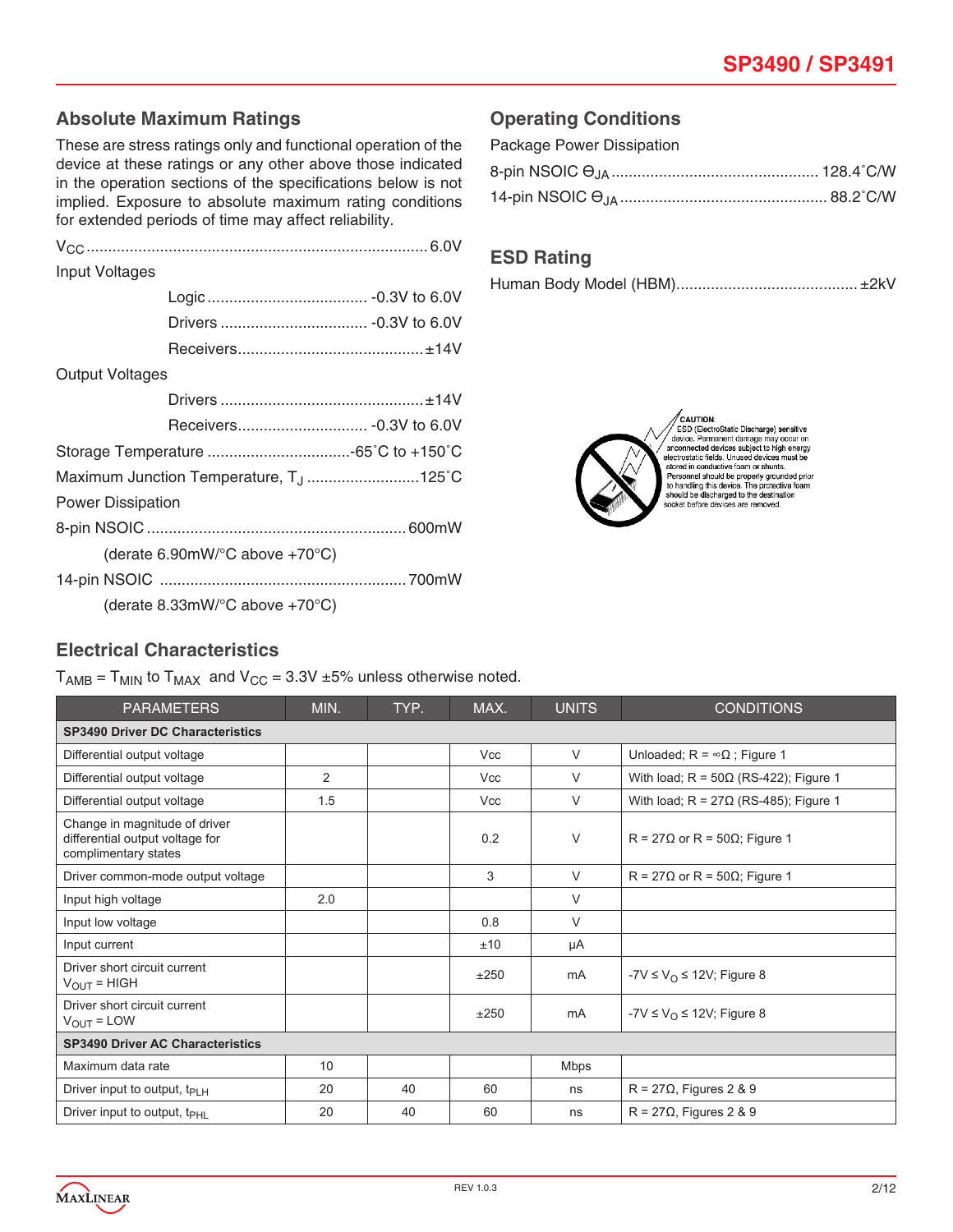## **Electrical Characteristics (Continued)**

 $T_{AMB}$  =  $T_{MIN}$  to  $T_{MAX}$  and  $V_{CC}$  = 3.3V ±5% unless otherwise noted.

| <b>PARAMETERS</b>                                   | MIN.      | TYP. | MAX.   | <b>UNITS</b>   | <b>CONDITIONS</b>                                                                                       |  |
|-----------------------------------------------------|-----------|------|--------|----------------|---------------------------------------------------------------------------------------------------------|--|
| <b>SP3490 Driver AC Characteristics (Continued)</b> |           |      |        |                |                                                                                                         |  |
| Differential driver skew                            |           | 2    |        | ns             | $ t_{PHL}(Y)-t_{PLH}(Y) ,  t_{PHL}(Z)-t_{PLH}(Z) ,$<br>Figures 2 and 9                                  |  |
| Driver rise or fall time                            |           | 5    | 20     | ns             | From 10%-90%; Figures 3 and 10                                                                          |  |
| <b>SP3490 Receiver DC Characteristics</b>           |           |      |        |                |                                                                                                         |  |
| Differential input threshold                        | $-0.2$    |      | 0.2    | <b>Volts</b>   | $-7V \leq V_{CM} \leq 12V$                                                                              |  |
| Input hysteresis                                    |           | 25   |        | mV             | $V_{CM} = 0V$                                                                                           |  |
| Output voltage HIGH                                 | $Vcc-0.4$ |      |        | <b>Volts</b>   | $V_{ID}$ = 200mV, $I_{O}$ = -1.5mA                                                                      |  |
| Output voltage LOW                                  |           |      | 0.4    | <b>Volts</b>   | $V_{ID}$ = -200mV, $I_{O}$ = 2.5mA                                                                      |  |
| Input resistance                                    | 12        | 15   |        | $k\Omega$      | -7 $V \leq V_{CM} \leq 12V$                                                                             |  |
| Input current (A, B); $V_{IN}$ = 12V                |           |      | 1.0    | mA             | $V_{IN} = 12V$                                                                                          |  |
| Input current (A, B); $V_{IN} = -7V$                |           |      | $-0.8$ | mA             | $V_{IN} = -7V$                                                                                          |  |
| Short circuit current                               |           |      | 60     | m <sub>A</sub> | $0V \leq V_O \leq V_{CC}$                                                                               |  |
| <b>SP3490 Receiver AC Characteristics</b>           |           |      |        |                |                                                                                                         |  |
| Maximum data rate                                   | 10        |      |        | Mbps           |                                                                                                         |  |
| Receiver input to output, $t_{PIH}$                 | 40        | 70   | 120    | ns             | Figures 6 and 12                                                                                        |  |
| Receiver input to output, t <sub>PLH</sub>          |           |      | 85     | ns             | $T_{AMB}$ = 25°C, Vcc = 3.3V, Figures 6 and 12                                                          |  |
| Receiver input to output, t <sub>PHL</sub>          | 40        | 70   | 120    | ns             | Figures 6 and 12                                                                                        |  |
| Receiver input to output, t <sub>PHL</sub>          |           |      | 85     | ns             | $T_{AMB}$ = 25°C, Vcc = 3.3V, Figures 6 and 12                                                          |  |
| Differential receiver skew                          |           | 4    |        | ns             | $ t_{PHL}(A)$ - t <sub>PLH</sub> $(A) $ , $ t_{PHL}(B)$ - t <sub>PLH</sub> $(B) $ ,<br>Figures 6 and 12 |  |
| <b>Power Requirements</b>                           |           |      |        |                |                                                                                                         |  |
| Supply Voltage                                      | 3.0       | 3.3  | 3.6    | $\vee$         |                                                                                                         |  |
| <b>Supply Current</b>                               |           | 1000 | 2000   | μA             | $D = 0V$ or $V_{CC}$                                                                                    |  |
| ESD Protection for D, R, A, B, Y and<br>Z pins      |           | ±2   |        | kV             | Human Body Model                                                                                        |  |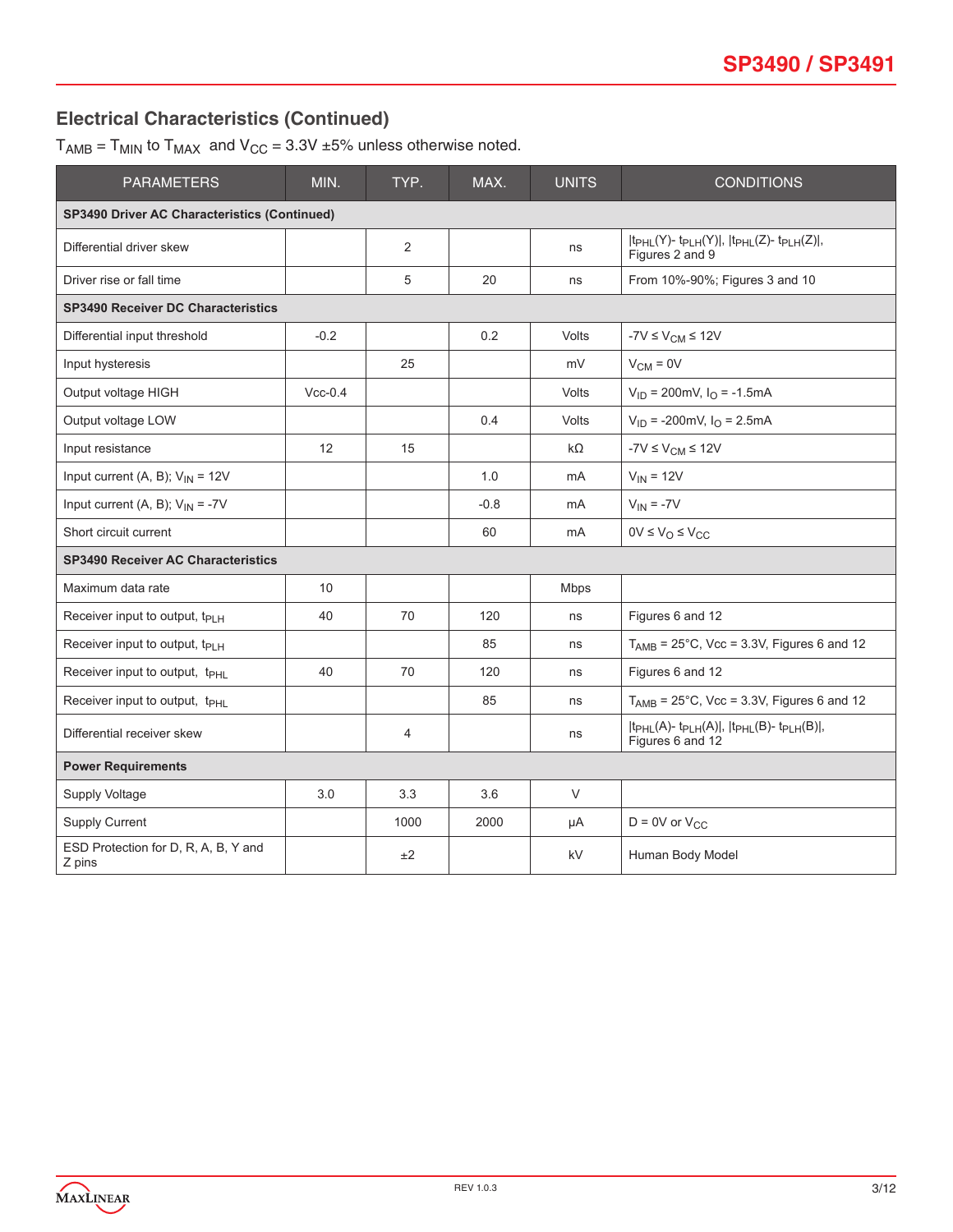# **Electrical Characteristics, Continued**

 $T_{AMB}$  =  $T_{MIN}$  to  $T_{MAX}$  and  $V_{CC}$  = 3.3V  $\pm 5\%$  unless otherwise noted

| <b>PARAMETERS</b>                                                                        | MIN. | TYP. | MAX.       | <b>UNITS</b>   | <b>CONDITIONS</b>                                                                  |
|------------------------------------------------------------------------------------------|------|------|------------|----------------|------------------------------------------------------------------------------------|
| <b>SP3491 Driver DC Characteristics</b>                                                  |      |      |            |                |                                                                                    |
| Differential output voltage                                                              |      |      | <b>Vcc</b> | V              | Unloaded; $R = \infty \Omega$ ; Figure 1                                           |
| Differential output voltage                                                              | 2    |      | <b>Vcc</b> | V              | With load; $R = 50\Omega$ (RS-422); Figure 1                                       |
| Differential output voltage                                                              | 1.5  |      | <b>Vcc</b> | V              | With load; $R = 27\Omega$ (RS-485); Figure 1                                       |
| Change in magnitude of driver<br>differential output voltage for<br>complimentary states |      |      | 0.2        | V              | $R = 27\Omega$ or $R = 50\Omega$ ; Figure 1                                        |
| Driver common-mode output voltage                                                        |      |      | 3          | V              | $R = 27\Omega$ or $R = 50\Omega$ ; Figure 1                                        |
| Input high voltage                                                                       | 2.0  |      |            | V              | Applies to DE, D, REB                                                              |
| Input low voltage                                                                        |      |      | 0.8        | V              | Applies to DE, D, REB                                                              |
| Input current                                                                            |      |      | ±10        | μA             | Applies to DE, D, REB                                                              |
| Driver short circuit current<br>$V_{OUT} = HIGH$                                         |      |      | ±250       | m <sub>A</sub> | -7V $\leq$ V <sub>O</sub> $\leq$ 12V; Figure 8                                     |
| Driver short circuit current<br>$V_{OUT} = LOW$                                          |      |      | ±250       | m <sub>A</sub> | -7V $\leq$ V <sub>O</sub> $\leq$ 12V; Figure 8                                     |
| <b>SP3491 Driver AC Characteristics</b>                                                  |      |      |            |                |                                                                                    |
| Maximum data rate                                                                        | 10   |      |            | <b>Mbps</b>    |                                                                                    |
| Driver input to output, t <sub>PLH</sub>                                                 | 20   | 40   | 60         | ns             | Figures 2 & 9                                                                      |
| Driver input to output, t <sub>PHL</sub>                                                 | 20   | 40   | 60         | ns             | Figures 2 & 9                                                                      |
| Differential driver skew                                                                 |      | 2    |            | ns             | $ t_{PHL}(Y)$ - $t_{PLH}(Y) $ , $ t_{PHL}(Z)$ - $t_{PLH}(Z) $ ,<br>Figures 2 and 9 |
| Driver rise or fall time                                                                 |      | 5    | 20         | ns             | From 10%-90%; Figures 3 and 10                                                     |
| Driver enable to output HIGH                                                             |      | 52   | 120        | ns             | Figures 4 and 11                                                                   |
| Driver enable to output LOW                                                              |      | 60   | 120        | ns             | Figures 5 and 11                                                                   |
| Driver disable from LOW                                                                  |      | 40   | 120        | ns             | Figures 5 and 11                                                                   |
| Driver disable from HIGH                                                                 |      | 60   | 120        | ns             | Figures 4 and 11                                                                   |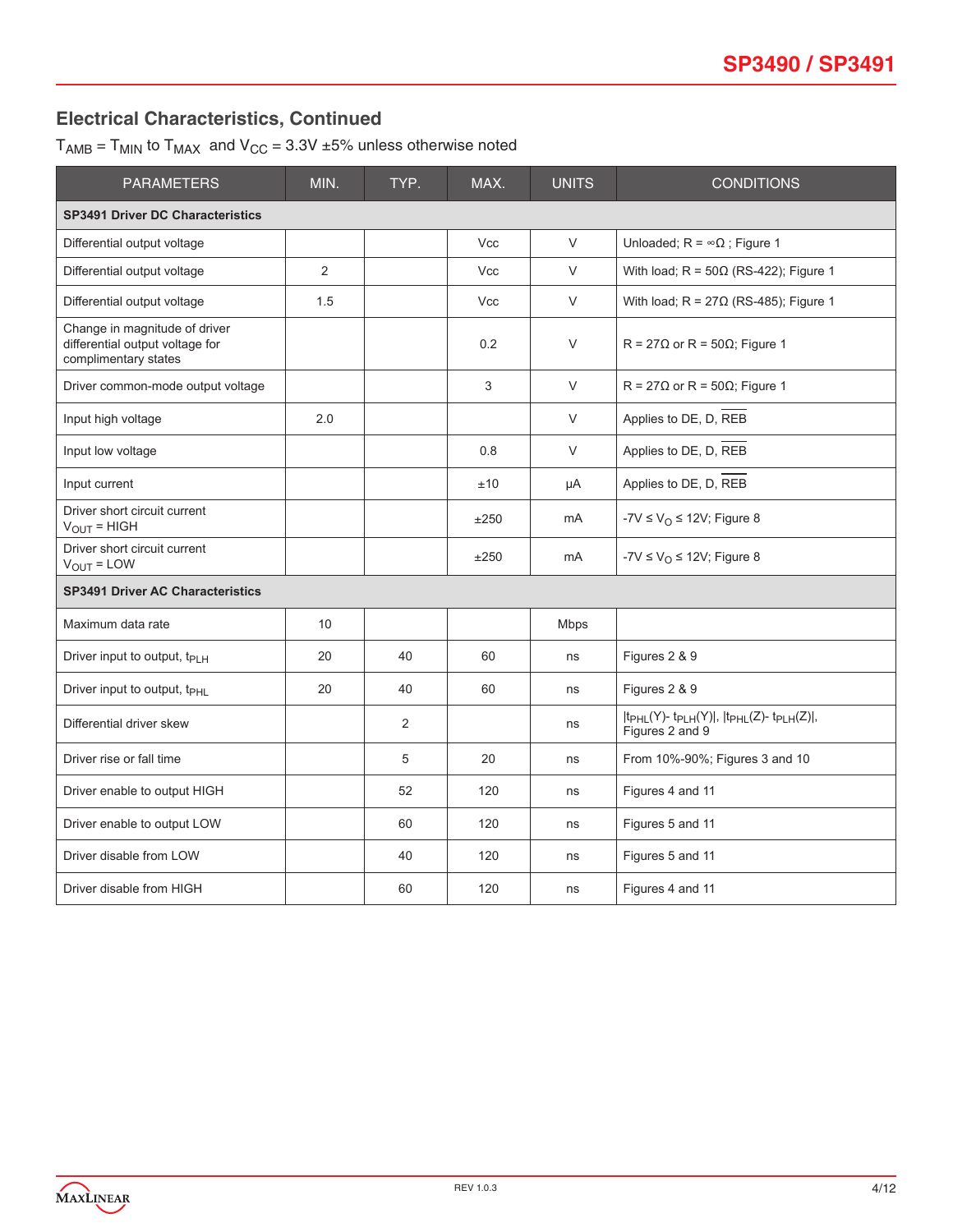## **Electrical Characteristics, Continued**

 $T_{AMB}$  =  $T_{MIN}$  to  $T_{MAX}$  and  $V_{CC}$  = 3.3V  $\pm 5\%$  unless otherwise noted

| <b>PARAMETERS</b>                                       | MIN.      | TYP. | MAX.   | <b>UNITS</b> | <b>CONDITIONS</b>                                                                   |
|---------------------------------------------------------|-----------|------|--------|--------------|-------------------------------------------------------------------------------------|
| <b>SP3491 Receiver DC Characteristics</b>               |           |      |        |              |                                                                                     |
| Differential input threshold                            | $-0.2$    |      | 0.2    | Volts        | -7 $V \leq V_{CM} \leq 12V$                                                         |
| Input hysteresis                                        |           | 25   |        | mV           | $V_{CM} = 0V$                                                                       |
| Output voltage HIGH                                     | $Vcc-0.4$ |      |        | Volts        | $V_{ID}$ = 200mV, $I_{O}$ = -1.5mA                                                  |
| Output voltage LOW                                      |           |      | 0.4    | Volts        | $V_{ID}$ = -200mV, $I_{O}$ = 2.5mA                                                  |
| Three-State (High Impedance)<br><b>Output Current</b>   |           |      | ±1     | μA           | $0V \le V_O \le Vcc$ ; REB = Vcc                                                    |
| Input resistance                                        | 12        | 15   |        | kΩ           | $-7V \leq V_{CM} \leq 12V$                                                          |
| Input current (A, B); $V_{IN} = 12V$                    |           |      | 1.0    | mA           | DE = 0V, $V_{CC}$ = 0V or 3.6V,<br>$V_{IN}$ = 12V                                   |
| Input current (A, B); $V_{IN} = -7V$                    |           |      | $-0.8$ | mA           | DE = 0V, $V_{CC}$ = 0V or 3.6V,<br>$V_{IN} = -7V$                                   |
| Short circuit current                                   |           |      | 60     | mA           | $0V \leq V_O \leq V_{CC}$                                                           |
| <b>SP3491 Receiver AC Characteristics</b>               |           |      |        |              |                                                                                     |
| Maximum data rate                                       | 10        |      |        | <b>Mbps</b>  | $REB = 0V$ , $DE = 0V$                                                              |
| Receiver input to output, t <sub>PLH</sub>              | 40        | 70   | 120    | ns           | Figures 6 and 12                                                                    |
| Receiver input to output, t <sub>PLH</sub>              |           |      | 85     | ns           | $T_{AMB}$ = 25°C, Vcc = 3.3V, Figures 6 and 12                                      |
| Receiver input to output, t <sub>PHL</sub>              | 40        | 70   | 120    | ns           | Figures 6 and 12                                                                    |
| Receiver input to output, t <sub>PHL</sub>              |           |      | 85     | ns           | $T_{AMB}$ = 25°C, Vcc = 3.3V, Figures 6 and 12                                      |
| Differential receiver skew                              |           | 4    |        | ns           | $ t_{PHL}(A)$ - $t_{PLH}(A) $ , $ t_{PHL}(B)$ - $t_{PLH}(B) $ ,<br>Figures 6 and 12 |
| Receiver enable to output LOW                           |           | 65   | 150    | ns           | Figures 7 and 13; $S_1$ Closed, $S_2$ open                                          |
| Receiver enable to output HIGH                          |           | 65   | 150    | ns           | Figures 7 and 13; $S_2$ Closed, $S_1$ open                                          |
| Receiver disable from LOW                               |           | 65   | 200    | ns           | Figures 7 and 13; $S_1$ Closed, $S_2$ open                                          |
| Receiver disable from HIGH                              |           | 65   | 200    | ns           | Figures 7 and 13; S <sub>2</sub> Closed, S <sub>1</sub> open                        |
| <b>Power Requirements</b>                               |           |      |        |              |                                                                                     |
| Supply voltage                                          | 3.0       |      | 3.6    | V            |                                                                                     |
| Supply current                                          |           | 1000 | 2000   | μA           | REB, $D = 0V$ or $V_{CC}$ ; $DE = V_{CC}$                                           |
| Supply current                                          |           | 800  | 1500   | μA           | $DE = 0V$                                                                           |
| ESD protection for R, D, DE, REB, A,<br>B, Y and Z pins |           | ±2   |        | kV           | Human Body Model                                                                    |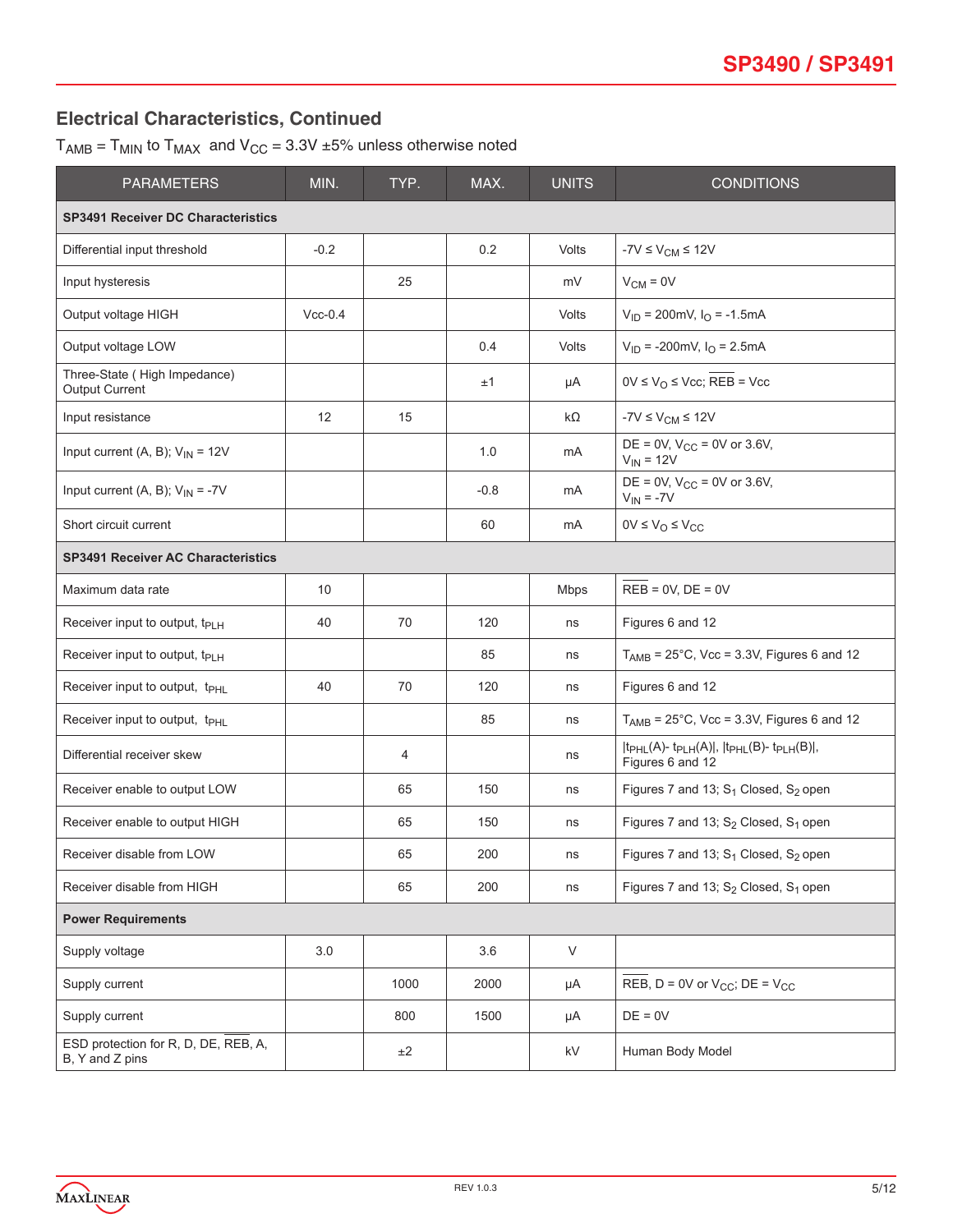# **Pin Functions**



SP3490 Pinout (Top View)

| <b>Pin Number</b> | Pin Name     | <b>Description</b>                    |  |  |  |
|-------------------|--------------|---------------------------------------|--|--|--|
|                   | $V_{\rm CC}$ | Positive supply $3.00V < Vcc < 3.60V$ |  |  |  |
| 2                 | R            | Receiver output                       |  |  |  |
| 3                 | D            | Driver Input                          |  |  |  |
| 4                 | <b>GND</b>   | Ground connection                     |  |  |  |
| 5                 |              | Non-inverting driver output           |  |  |  |
| 6                 | Z            | Inverting driver output               |  |  |  |
| 7                 | R            | Inverting receiver Input              |  |  |  |
| 8                 | А            | Non-inverting receiver input          |  |  |  |





| <b>Pin Number</b> | <b>Pin Name</b>  | <b>Description</b>                    |
|-------------------|------------------|---------------------------------------|
| 1                 | ΝC               | No connect $(1)$                      |
| 2                 | R                | Receiver output                       |
| 3                 | <b>REB</b>       | Receiver output enable active LOW     |
| 4                 | DE               | Driver output enable active HIGH      |
| 5                 | D                | Driver input                          |
| 6                 | GND              | Ground connection                     |
| 7                 | GND              | Ground connection                     |
| 8                 | <b>NC</b>        | No connect $(1)$                      |
| 9                 | Y                | Non-inverting driver output           |
| 10                | Ζ                | Inverting driver output               |
| 11                | В                | Inverting receiver input              |
| 12                | A                | Non-Inverting receiver input          |
| 13                | NС               | No connect $(1)$                      |
| 14                | $\rm v_{\rm CC}$ | Positive supply $3.00V < Vcc < 3.60V$ |

Note:

1. Not internally bonded, can be connected to Vcc without harm.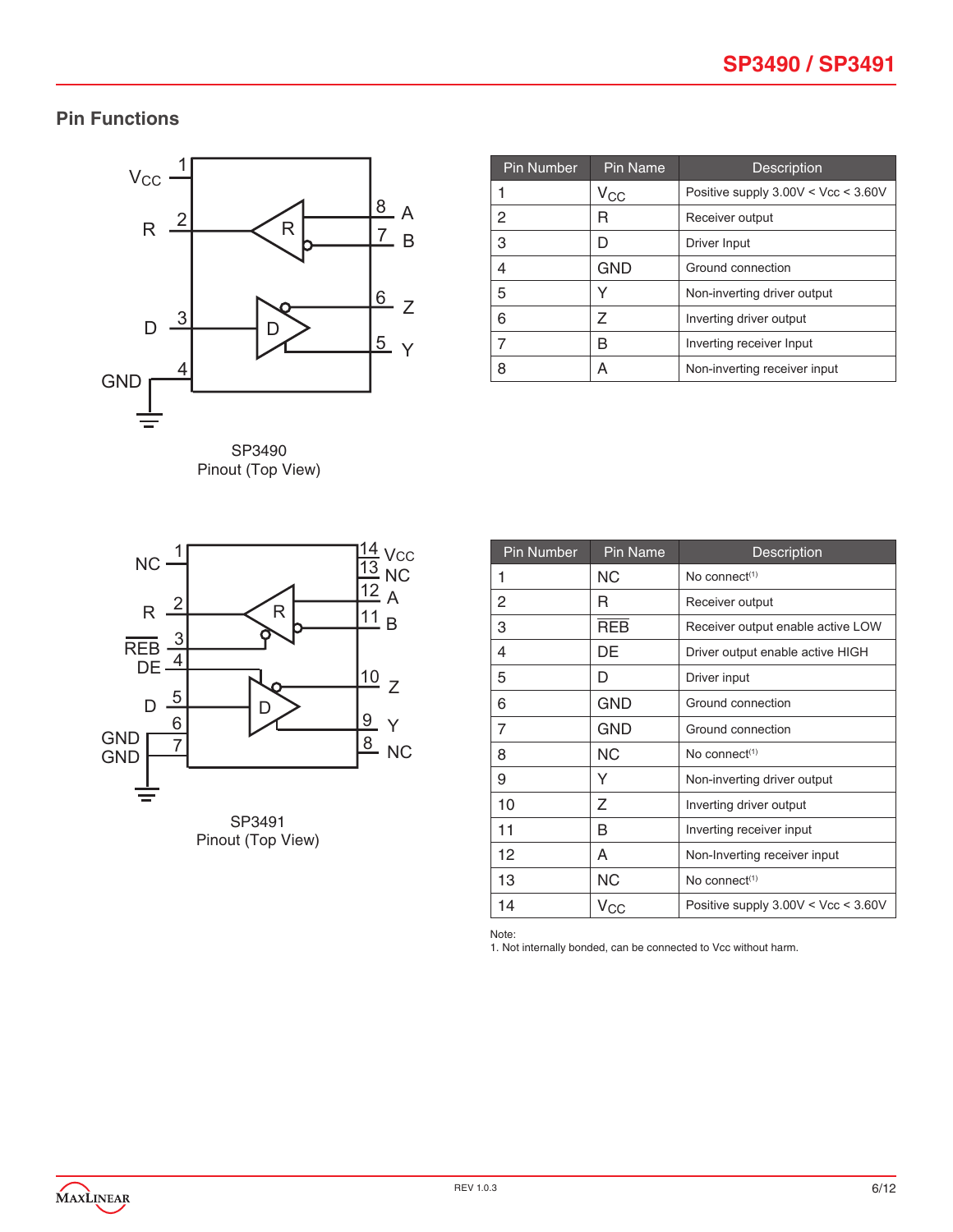### **Test Circuits**





Figure 3: Driver Differential Output Delay and Transition Time Circuit.



Figure 5: Driver Enable and Disable Timing Circuit, Output Low



Figure 7: Receiver Enable and Disable Timing Circuit Figure 8: Driver Short Circuit Current Limit Test



Figure 1: Driver DC Test Load Circuit Figure 2: Driver Propagation Delay Test Circuit



Figure 4: Driver Enable and Disable Timing Circuit, Output High



Figure 6: Receiver Propagation Delay Test Circuit

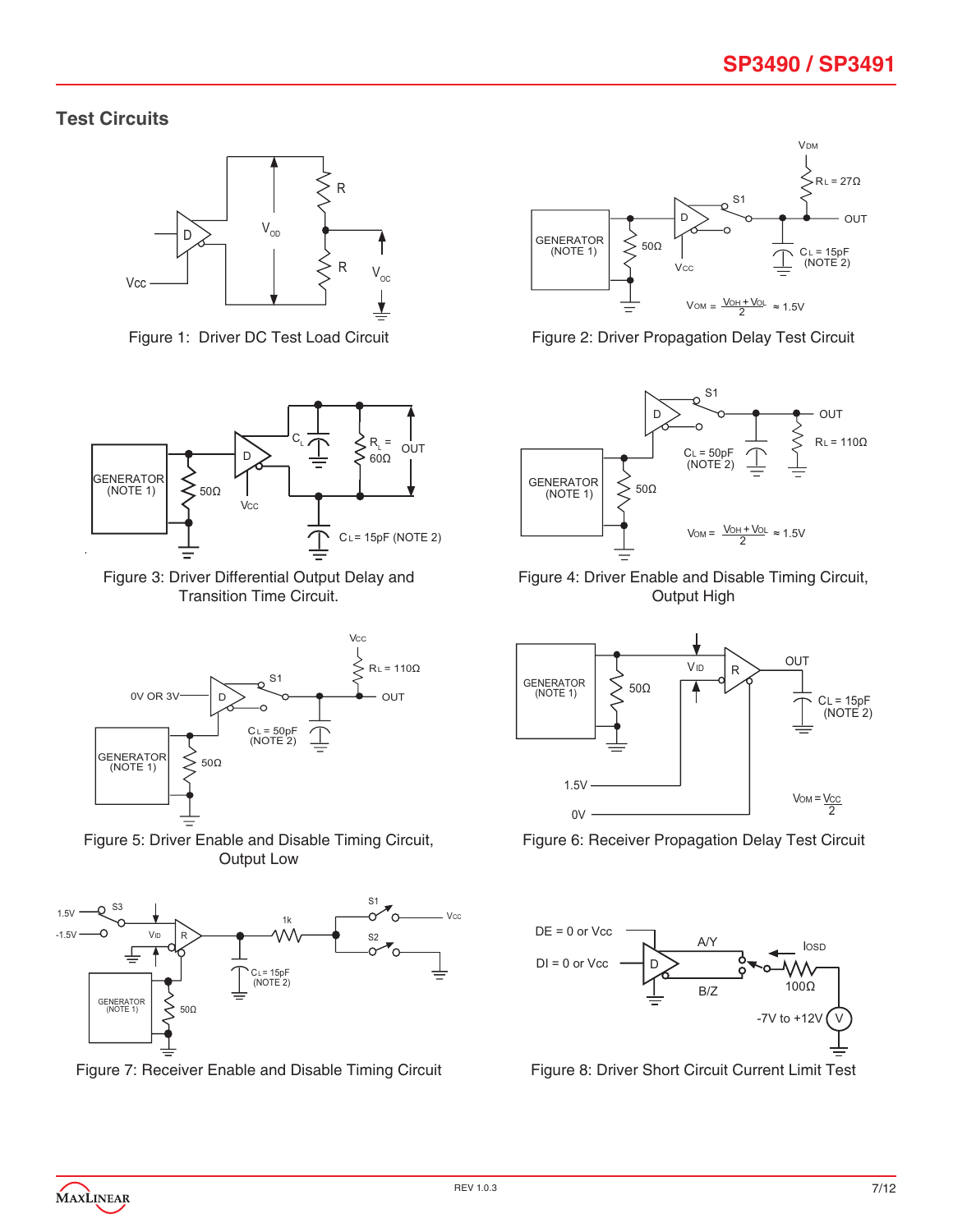# **Switching Waveforms**





Figure 11: Driver Enable and Disable Timing Waveforms Figure 12: Receiver Propagation Delay Waveforms



Figure 9: Driver Propagation Delay Waveforms Figure 10: Driver Differential Output Delay and Transition Time Waveforms





Figure 13: Receiver Enable and Disable Waveforms

#### NOTES

1. The input pulse is supplied by a generator with the following characteristics:

PRR = 250kHz, 50% duty cycle,  $t_R$  < 6.0ns,  $Z_O$  = 50 $\Omega$ .

2. C<sub>L</sub> includes probe and stray capacitance.

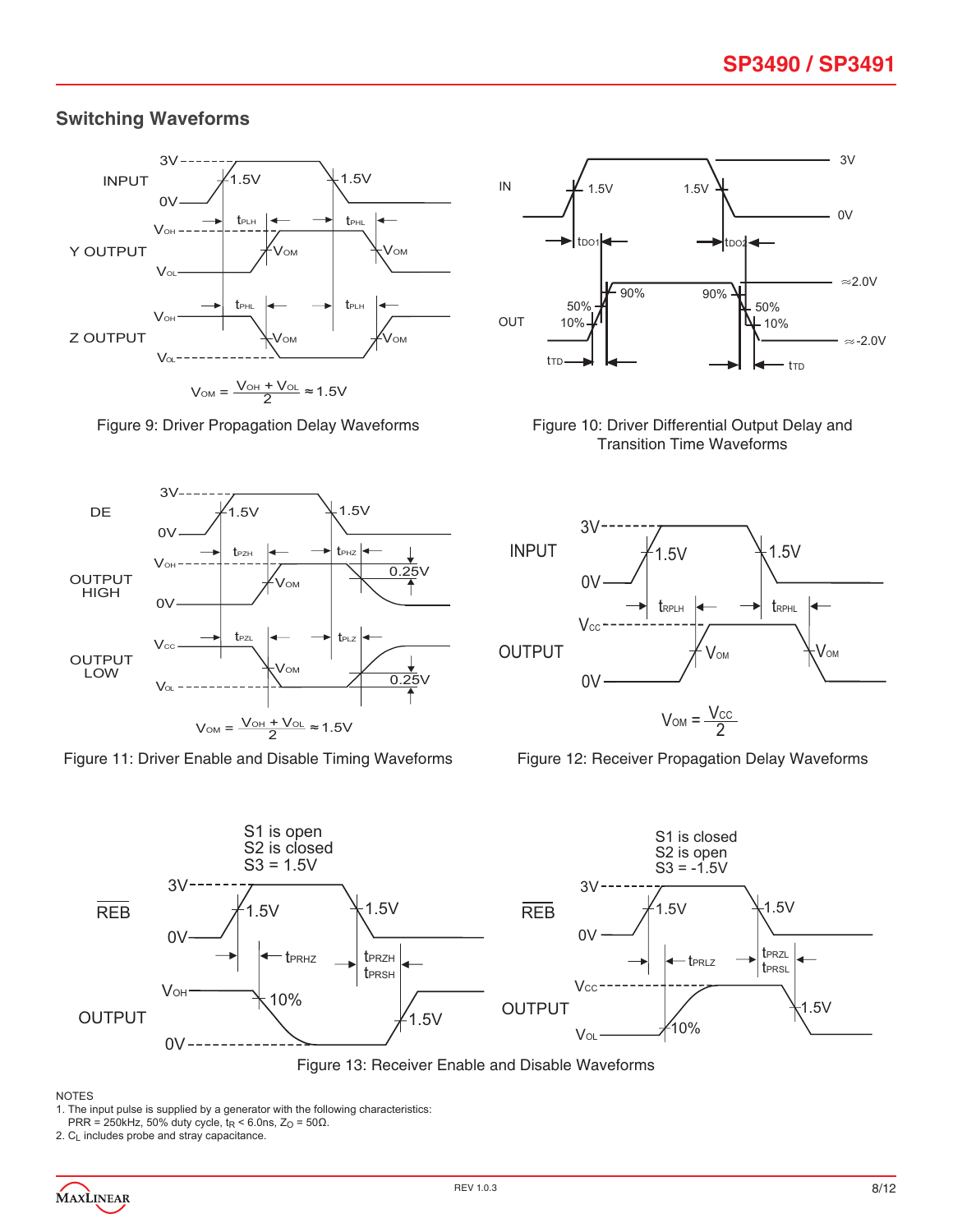### **Description**

The SP3490 and SP3491 are two members in the family of 3.3V low power full-duplex transceivers that meet the electrical specifications of the RS-485 and RS-422 serial protocols. These devices are pin-to-pin compatible with the MaxLinear SP490 and SP491 devices as well as popular industry standards. The SP3490 and SP3491 feature MaxLinear's BiCMOS process allowing low power operation without sacrificing performance.

The RS-485 standard is ideal for multi-drop applications and for long-distance interfaces. RS-485 allows up to 32 drivers and 32 receivers to be connected to a data bus, making it an ideal choice for multi-drop applications. Since the cabling can be as long as 4,000 feet, RS-485 transceivers are equipped with a wide (-7V to 12V) common mode range to accommodate ground potential differences. Because RS-485 is a differential interface, data is virtually immune to noise in the transmission line.

#### **Drivers**

The drivers for both the SP3490 and SP3491 have differential outputs. The typical voltage output swing with no load will be 0 volts to Vcc. With worst case loading of 54Ω across the differential outputs, the drivers can maintain greater than 1.5V voltage levels.

The driver of the SP3491 has a driver enable control line which is active HIGH. A logic HIGH on DE (pin 4) of the SP3491 will enable the differential driver outputs. A logic LOW on the DE (pin 4) will tri-state the driver outputs. The SP3490 does not have a driver enable.

#### **Receivers**

The receivers of the SP3490 and SP3491 have differential inputs with an input sensitivity of ±200mV. Input impedance of the receivers is typically 15kΩ (12kΩ minimum). A wide common mode range of -7V to 12V allows for large ground potential differences between systems. The receivers for both the SP3490 and SP3491 are equipped with a failsafe feature that guarantees the receiver output will be in a HIGH state when the input is left unconnected.

The receiver of the SP3491 has a enable control line which is active LOW. A logic LOW on REB (pin 3) of the SP3491 will enable the differential receiver. A logic HIGH on REB (pin 3) of the SP3491 will tri-state the receiver.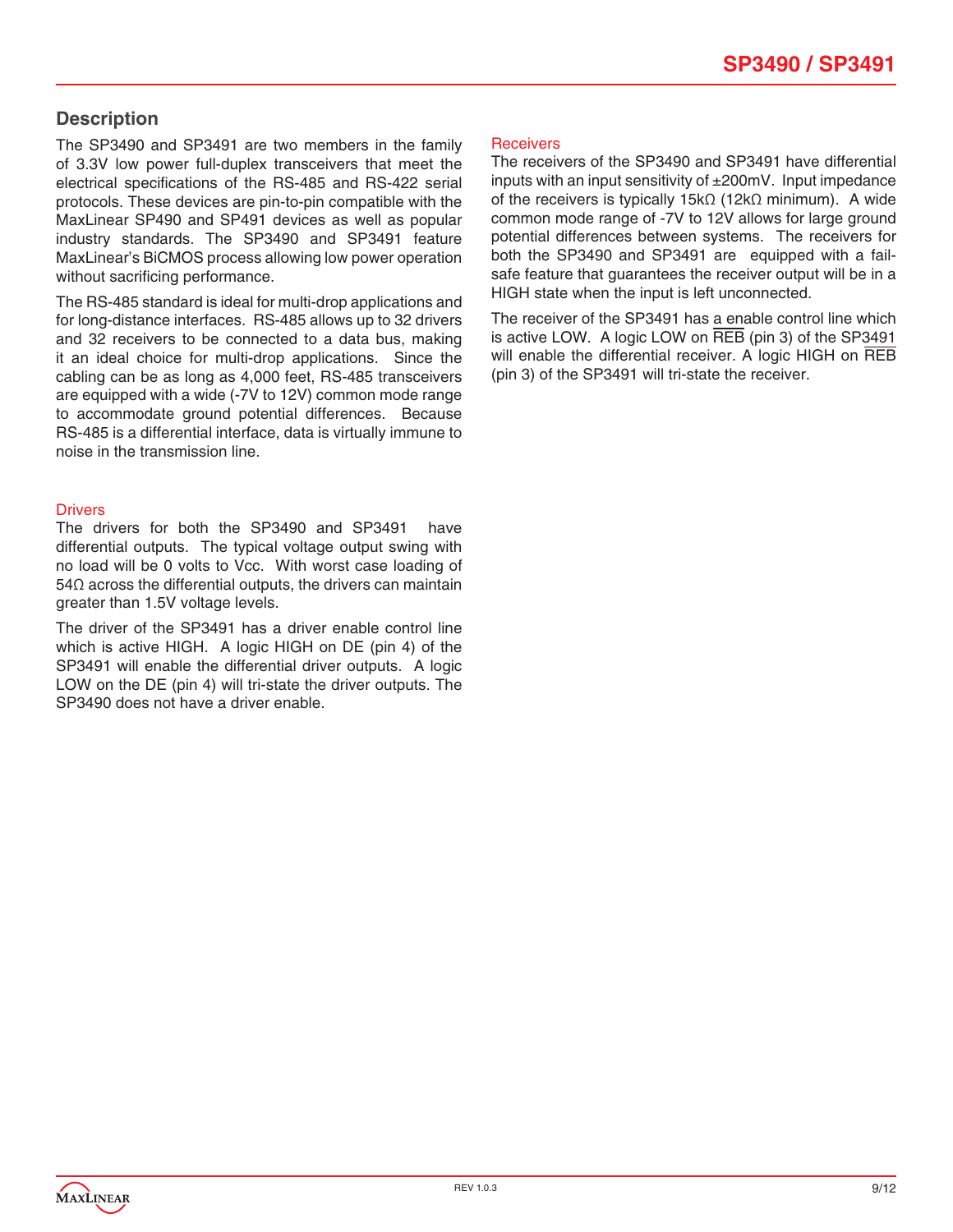# **Mechanical Dimensions**

NSOIC8

Top View







| PACKAGE OUTLINE NSOIC .150" BODY<br>JEDEC MS-012 VARIATION AA |      |                                           |                          |                                               |                          |            |  |
|---------------------------------------------------------------|------|-------------------------------------------|--------------------------|-----------------------------------------------|--------------------------|------------|--|
| <b>SYMBOLS</b>                                                |      | COMMON DIMENSIONS IN MM<br>(Control Unit) |                          | COMMON DIMENSIONS IN INCH<br>(Reference Unit) |                          |            |  |
|                                                               | MIN  | <b>NOM</b>                                | MAX                      | <b>MIN</b>                                    | <b>NOM</b>               | <b>MAX</b> |  |
| A                                                             | 1.35 | —                                         | 1.75                     | 0.053                                         | $\overline{\phantom{0}}$ | 0.069      |  |
| A1                                                            | 0.10 | $\overline{\phantom{0}}$                  | 0.25                     | 0.004                                         | $\overline{\phantom{0}}$ | 0.010      |  |
| A <sub>2</sub>                                                | 1.25 | $\overline{\phantom{0}}$                  | 1.65                     | 0.049                                         |                          | 0.065      |  |
| h                                                             | 0.31 | $\overline{\phantom{0}}$<br>0.51<br>0.012 |                          |                                               |                          | 0.020      |  |
| Ċ                                                             | 0.17 |                                           | 0.25                     | 0.007                                         |                          | 0.010      |  |
| E                                                             |      | 6.00<br><b>BSC</b>                        |                          | 0.236 BSC                                     |                          |            |  |
| E1                                                            |      | <b>BSC</b><br>3.90                        |                          |                                               | 0.154<br><b>BSC</b>      |            |  |
| e                                                             |      | 1.27 BSC                                  |                          | 0.050<br><b>BSC</b>                           |                          |            |  |
| h                                                             | 0.25 |                                           | 0.50                     | 0.010                                         |                          | 0.020      |  |
| L                                                             | 0.40 |                                           | 1.27                     | 0.016                                         |                          | 0.050      |  |
| L1                                                            |      | 1.04 REF                                  |                          |                                               | 0.041 REF                |            |  |
| L2                                                            |      | 0.25 BSC                                  |                          |                                               | 0.010 BSC                |            |  |
| R                                                             | 0.07 |                                           |                          | 0.003                                         |                          |            |  |
| R <sub>1</sub>                                                | 0.07 |                                           |                          | 0.003                                         |                          |            |  |
| q                                                             | 0.   |                                           | 8.                       | 0.                                            |                          | 8.         |  |
| þ                                                             | 5.   |                                           | 15"                      | 5.                                            |                          | 15"        |  |
| ڇو                                                            | 0.   |                                           | $\overline{\phantom{0}}$ | 0.                                            |                          | -          |  |
| D                                                             |      | 4.90<br><b>BSC</b>                        |                          |                                               | 0.193<br><b>BSC</b>      |            |  |
| M                                                             | R    |                                           |                          |                                               |                          |            |  |

Drawing No: POD-00000108 Revision: A

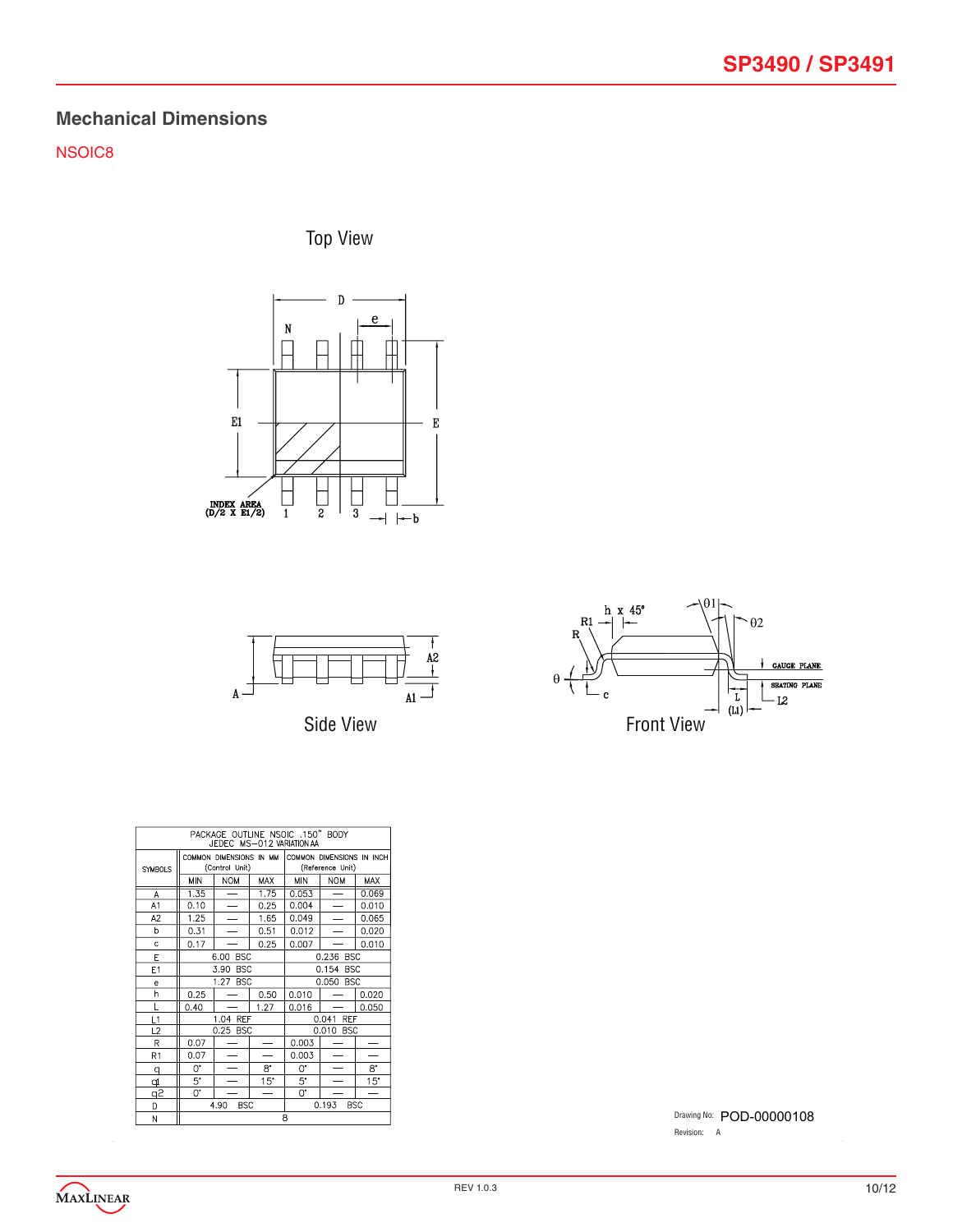## **Mechanical Dimensions**

### NSOIC14







Side View



| PACKAGE OUTLINE NSOIC .150" BODY<br>JEDEC MS-012 VARIATION AB |                |                                           |                          |                     |                     |                           |
|---------------------------------------------------------------|----------------|-------------------------------------------|--------------------------|---------------------|---------------------|---------------------------|
| <b>SYMBOLS</b>                                                |                | COMMON DIMENSIONS IN MM<br>(Control Unit) |                          |                     | (Reference Unit)    | COMMON DIMENSIONS IN INCH |
|                                                               | <b>MIN</b>     | <b>NOM</b>                                | <b>MAX</b>               | <b>MIN</b>          | <b>NOM</b>          | <b>MAX</b>                |
| A                                                             | 1.35           |                                           | 1.75                     | 0.053               |                     | 0.069                     |
| A1                                                            | 0.10           |                                           | 0.25                     | 0.004               |                     | 0.010                     |
| A <sub>2</sub>                                                | 1.25           |                                           | 1.65                     | 0.049               |                     | 0.065                     |
| þ                                                             | 0.31           |                                           | 0.51                     | 0.012               |                     | 0.020                     |
| Ċ                                                             | 0.17           |                                           | 0.25                     | 0.007               |                     | 0.010                     |
| E                                                             |                | 6.00<br><b>BSC</b>                        |                          | 0.236 BSC           |                     |                           |
| E1                                                            |                | <b>BSC</b><br>3.90                        |                          | 0.154<br><b>BSC</b> |                     |                           |
| e                                                             |                | <b>BSC</b><br>1.27                        |                          | 0.050<br><b>BSC</b> |                     |                           |
| h                                                             | 0.25           |                                           | 0.50                     | 0.010               |                     | 0.020                     |
| L                                                             | 0.40           |                                           | 1.27                     | 0.016               |                     | 0.050                     |
| L1                                                            |                | 1.04 REF                                  |                          |                     | 0.041<br><b>REF</b> |                           |
| L2                                                            |                | 0.25 BSC                                  |                          |                     | 0.010 BSC           |                           |
| R                                                             | 0.07           |                                           |                          | 0.003               |                     |                           |
| R1                                                            | 0.07           |                                           |                          | 0.003               |                     |                           |
| q                                                             | Q.             |                                           | 8.                       | O.                  |                     | $8^{\circ}$               |
| Þ                                                             | 5.             |                                           | $15^{\circ}$             | 5.                  |                     | $15^{\circ}$              |
| q2                                                            | 0.             |                                           | $\overline{\phantom{0}}$ | 0.                  |                     | $\overline{\phantom{0}}$  |
| D                                                             |                | 8.65<br><b>BSC</b>                        |                          |                     | 0.341               | <b>BSC</b>                |
| M                                                             | 1 <sub>A</sub> |                                           |                          |                     |                     |                           |

Drawing No: POD-00000109

Revision: A